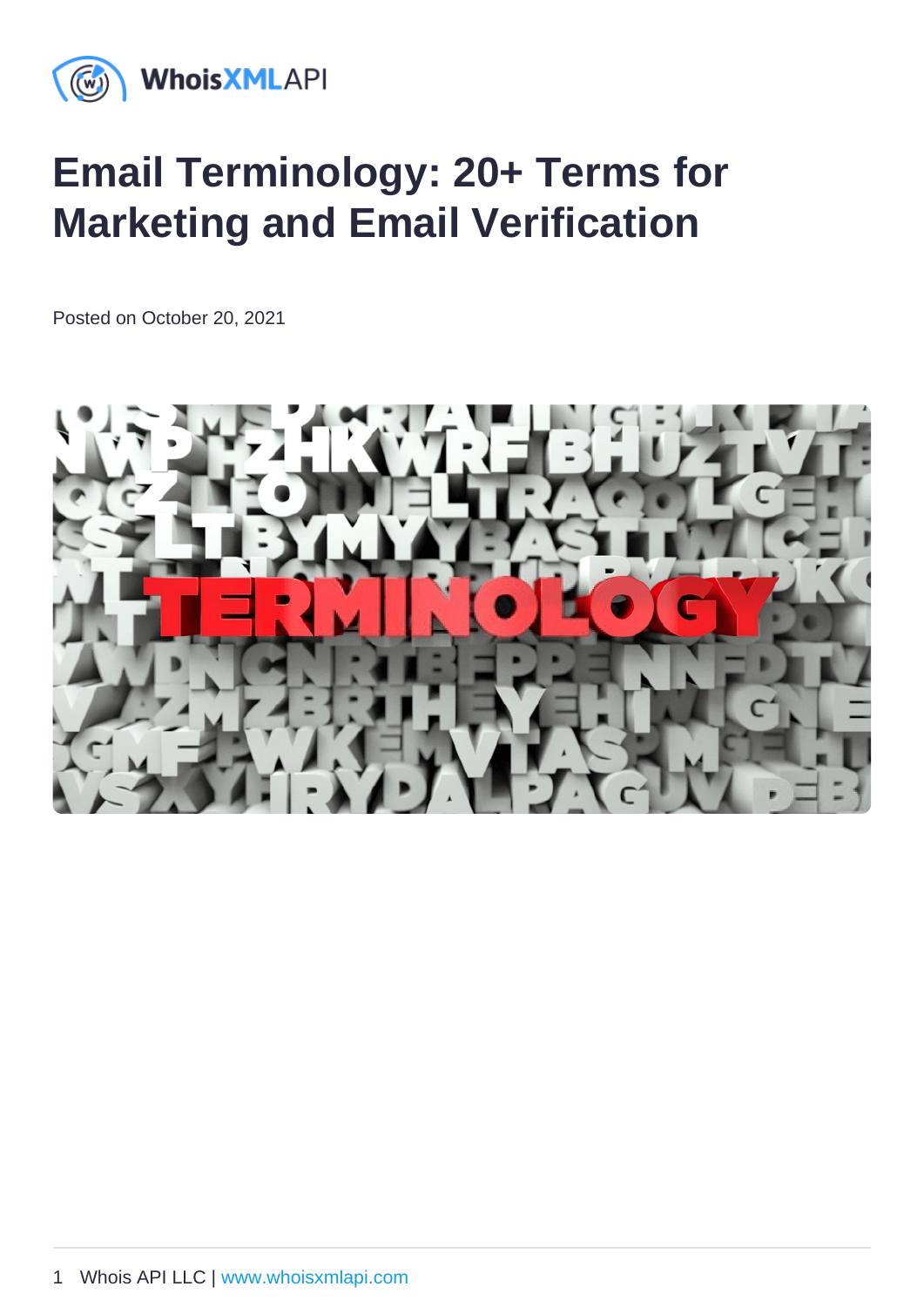Email as a technology may be old and gray by now, but it hasn't lost its sheen, as it remains a (if not "the") primary business communication medium. Like any Internet-based tech, however, not everyone who uses it knows everything there is to know about it.

They may not know, for instance, how email marketing can help companies thrive exactly or why email verification is important. This glossary aims to shed some light on these topics by diving into essential email marketing and email validation terms and concepts.

# Email Terms Everyone Should Know About: The Basics

Before we get into email validation and marketing terminology, we need to cover the basics first, specifically the terms related to how email works.

### POP

Post Office Protocol (POP) is a standard Internet protocol that allows email applications to retrieve messages. It works alongside the Internet Message Access Protocol (IMAP).

# APOP

Authenticated Post Office Protocol (APOP) is an extension of POP. Apart from letting a computer retrieve emails from a POP server, APOP also provides authentication, including password encryption upon client receipt.

The "A" was added in that unlike POP, where the username and password appear as plaintext, APOP encrypts them, thus preventing hackers from seeing them using sniffer programs. APOP works the same way POP does, but a POP server also holds emails for APOP, and they sit there so recipients can read them later.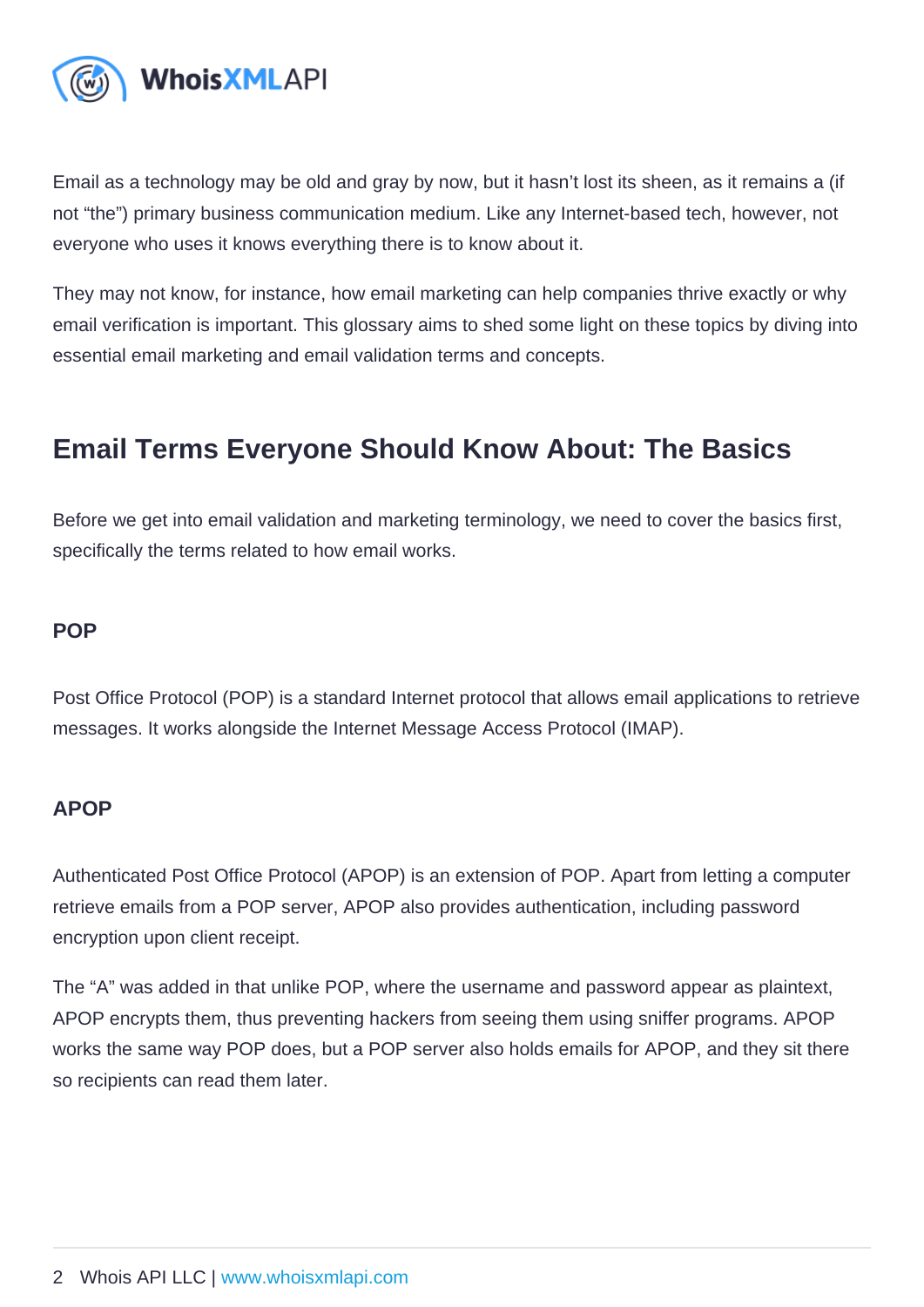### SMTP

Simple Mail Transfer Protocol (SMTP) is a protocol that mail servers use to send and relay outgoing messages from email senders to intended receivers. In snail mail's case, SMTP is comparable to the courier that takes the messages from the airport to the sorting station for the actual delivery of assigned postmen to your doorstep.

#### IMAP

Internet Message Access Protocol (IMAP) is an open Internet standard that describes how to access messages in a mailbox. It's a critical part of receiving emails, as it lets clients like Mail on MacOS, Thunderbird on Mozilla, and Mailspring download messages from your email account (Gmail, Outlook, Yahoo, etc.) for archiving and sorting into folders.

#### Email Attachment

An email attachment is a digital file sent via an email. One or more files can be attached to a message. It is a simple means to share documents and images with others. Some email attachments can be safe to open but others can harm your computer. They are one of the most common ways, in fact, by which cybercriminals send malware to target victims. That's why cybersecurity specialists always warn us not to download and open attachments.

#### Email Service

An email service is an application (Gmail, Outlook, etc.) that lets you send and receive messages on the Internet. All you need to do is subscribe to either a free or paid service.

If you're wondering how the components above work together, take a look at the following diagram.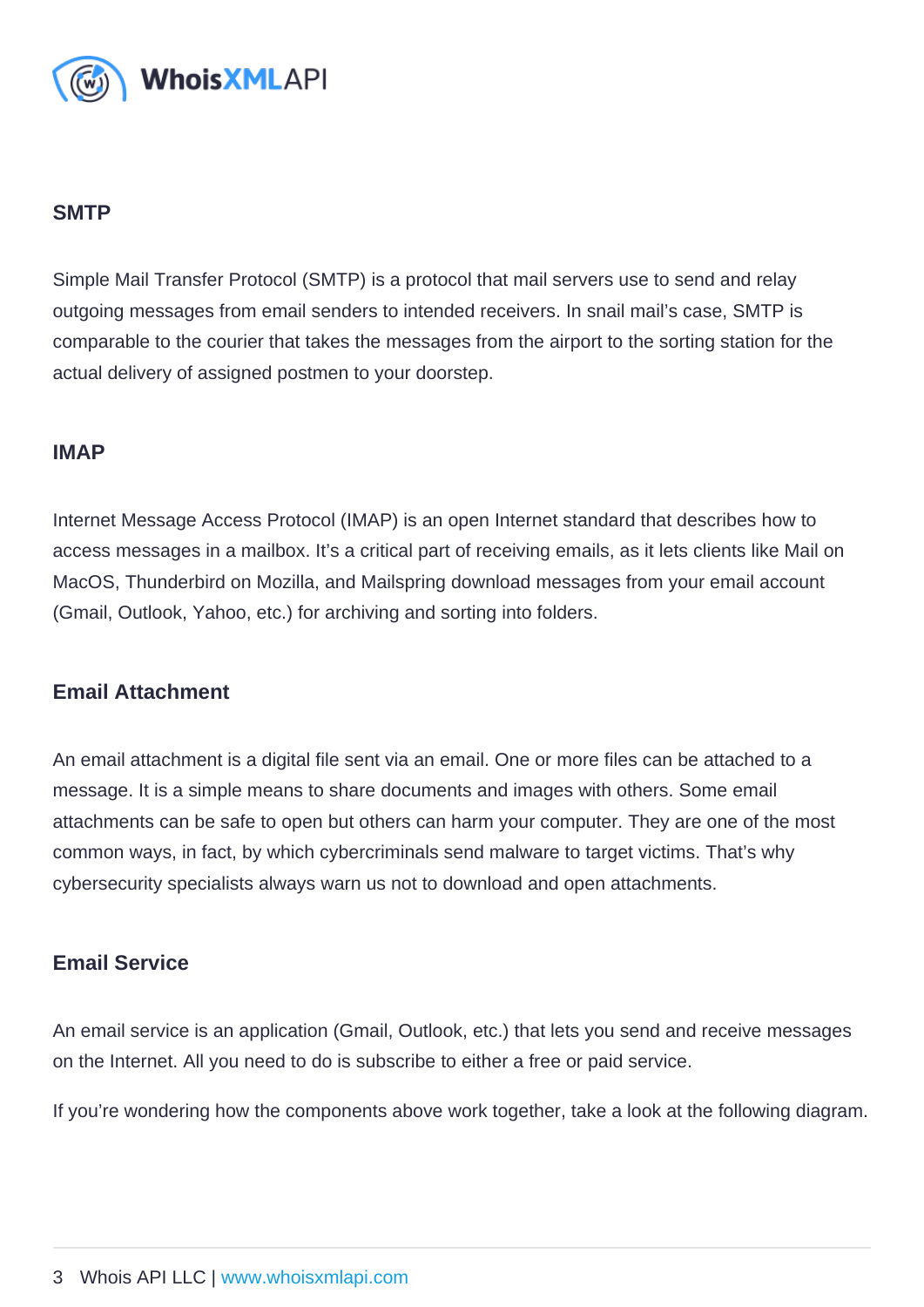How email works

Now that you know about the most important email terms, it's time to take a closer look at the email verification jargon and why it is essential to learn about it.

# What Are Common Email Verification Terms ? Why Is Email Verification Important ?

Email verification terms are used to describe how emails are sent and received, and everything else that happens from both ends of the process. Here are four reasons why email verification is important.

Keep Your Reputation Intact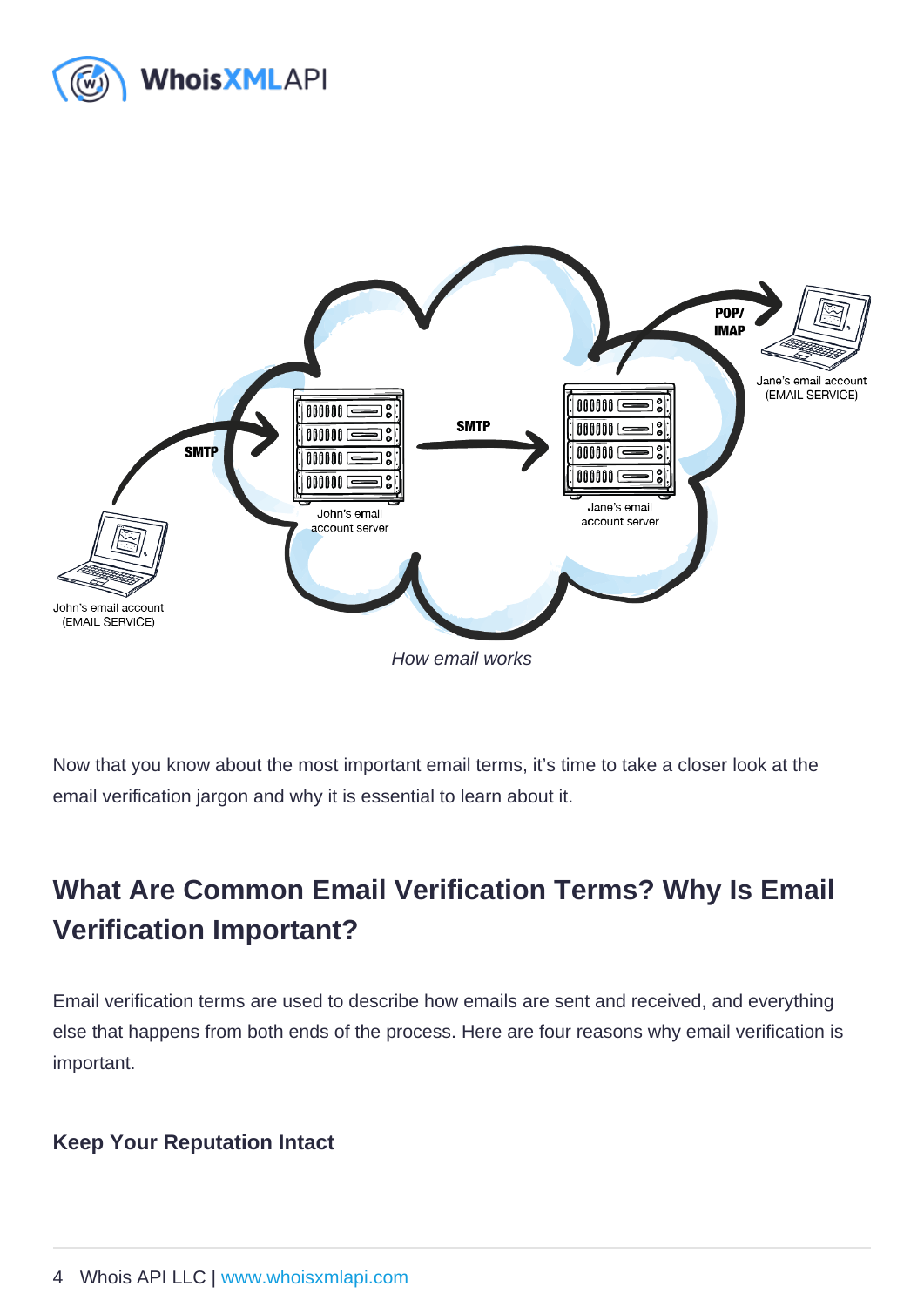Email verification is critical for businesses, as it allows them to conduct their affairs smoothly while maintaining a positive reputation. For many businesses, communicating via email is the only means they can contact customers, clients, and potential business partners.

### Avoid Ties to Malicious Activity

If proper verification isn't done, chances are the company could be seen as illegitimate or have ties to fraud. Businesses aren't the only ones who benefit from email verification, though, individuals do, too.

# Keep Company Outsiders at Bay

In the case of financial institutions like banks or credit unions, for example, the organizations often receive a lot of emails from various sources. If they're looking to expand their client list, they could obtain contacts from third-party lists. But there is no guarantee that all of the email addresses they contain are genuine or legitimate. The business could get exposed to dangers, such as scams, hacking attempts, and phishing, all of which aim to exploit flaws in their network to steal valuable information.

Such a breach of security can be easily passed on to customers and clients affiliated with the institution. As such, even members of the general public need to [verify suspicious emails to protect](https://emailverification.whoisxmlapi.com/blog/why-use-e-mail-verification)  [themselves from attacks](https://emailverification.whoisxmlapi.com/blog/why-use-e-mail-verification).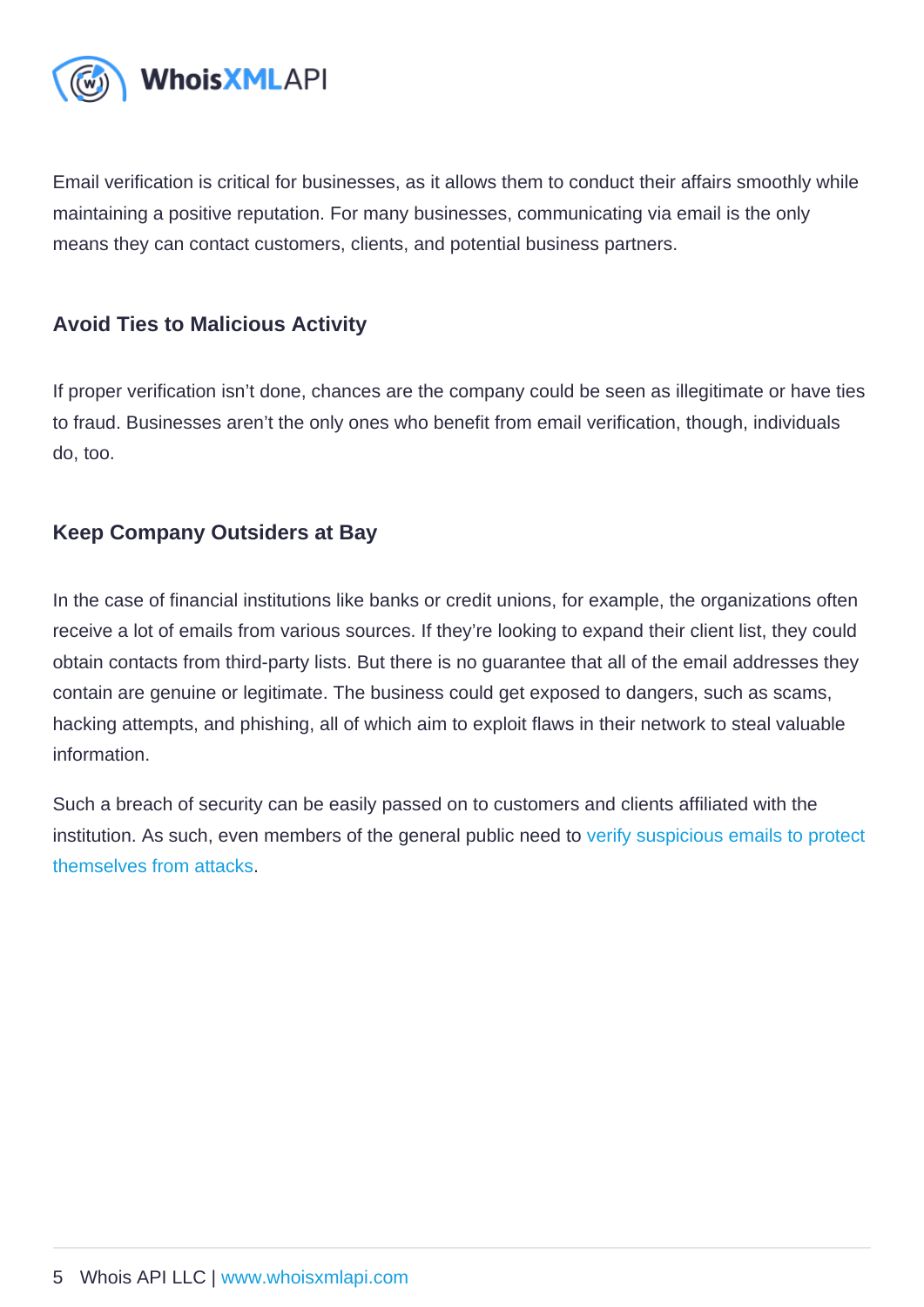Because of the aforementioned risks, certain measures should be taken to verify the nature and purpose every email address. And that is what email verification is all about. Its importance has only grown over the years with the prevalence of digital threats.

Maintain a Healthy Domain Reputation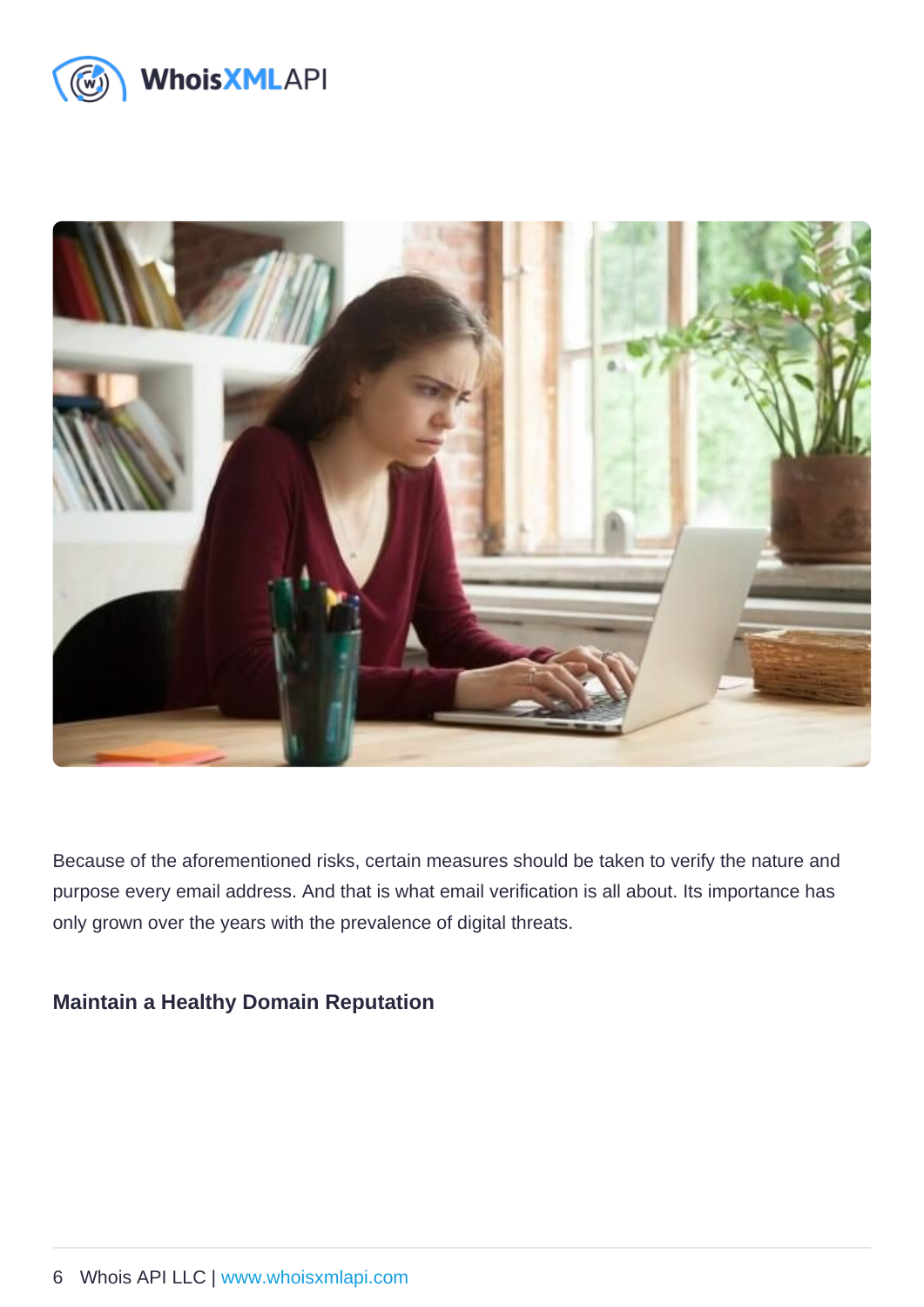Email verification is also an essential part of digital marketing. Proper verification when sending emails [ensures messages are sent to valid addresses only,](https://emailverification.whoisxmlapi.com/blog/how-to-tell-if-email-address-is-valid-6-ways-to-check) those that won't lead to hard bounces that adversely affect the success of campaigns. Learn more about email validation and connected email marketing terms in the next section.

# Email Validation and Email Marketing Terms

The first step in email validation is understanding the terms and jargon associated with it. Here, we will provide a helpful and comprehensive guide to email verification terms that are often used in relation to marketing.

# Abuse Email Addresses

Abuse email addresses belong to people who habitually label unwanted emails as "spam." That causes your emails to bounce. As such, their owners are risky to contact.

#### API

An application programming interface (API) is a program that bonds two applications together. It extracts information from one application and delivers it to users, acting like an intermediary of sorts.

An API works by calling another application, requests for specific data from it, and finally retrieves the information. An API can be used to [verify email addresses in bulk](https://emailverification.whoisxmlapi.com/bulk-api).

Blacklist or Blocklist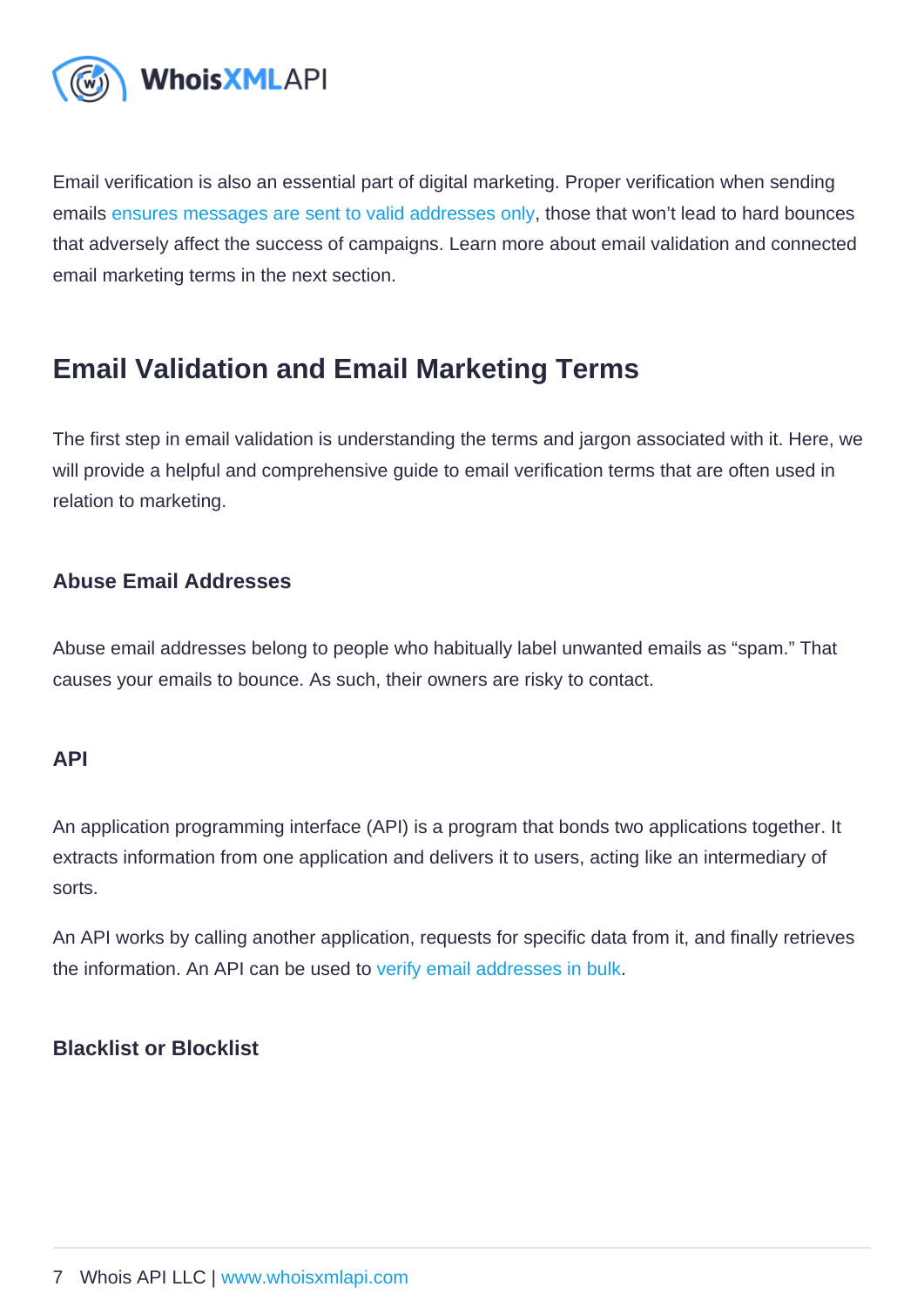A blacklist or blocklist is a well-known and self-explanatory term in the email world. Ending up on a blacklist means getting barred from communicating with users. It works by blocking the domain, IP address, or email address of a blacklisted person, business, or company.

Blacklisting differs from greylisting as you'll see in the next section.

# Bounce Rate

The bounce rate refers to the percentage of all the emails you send that aren't delivered or blocked by intended recipients' inboxes. Bouncing commonly occurs when you send out emails en masse using a sloppy or not so well-maintained distribution list. Maintaining an acceptable bounce rate is achievable through regular distribution list cleanups aided by an email verification tool.

# Bounce Handling

Bounce handling is simply the process of keeping your bounce rate to an acceptable level. Bounce handling can be automated. A bounce handler, an application that automates bounce handling, sends several bounce messages to the intended recipient to check if the bounce is temporary or permanent. If the bounce is deemed temporary, the email address remains in the distribution list. If deemed permanent, however, the email address is automatically taken out of the list.

# Bulk Folder

The bulk folder is where all messages marked as spam go to automatically. Marking emails as "spam" is done by either the inbox's owner or the service provider. Bulk folders are also known as "spam folders" or "junk folders."

The domains of email senders whose messages end up in bulk folders, unfortunately, get tagged as spammers by email service providers (ESPs). That could cause the senders to end up on spam blocklists.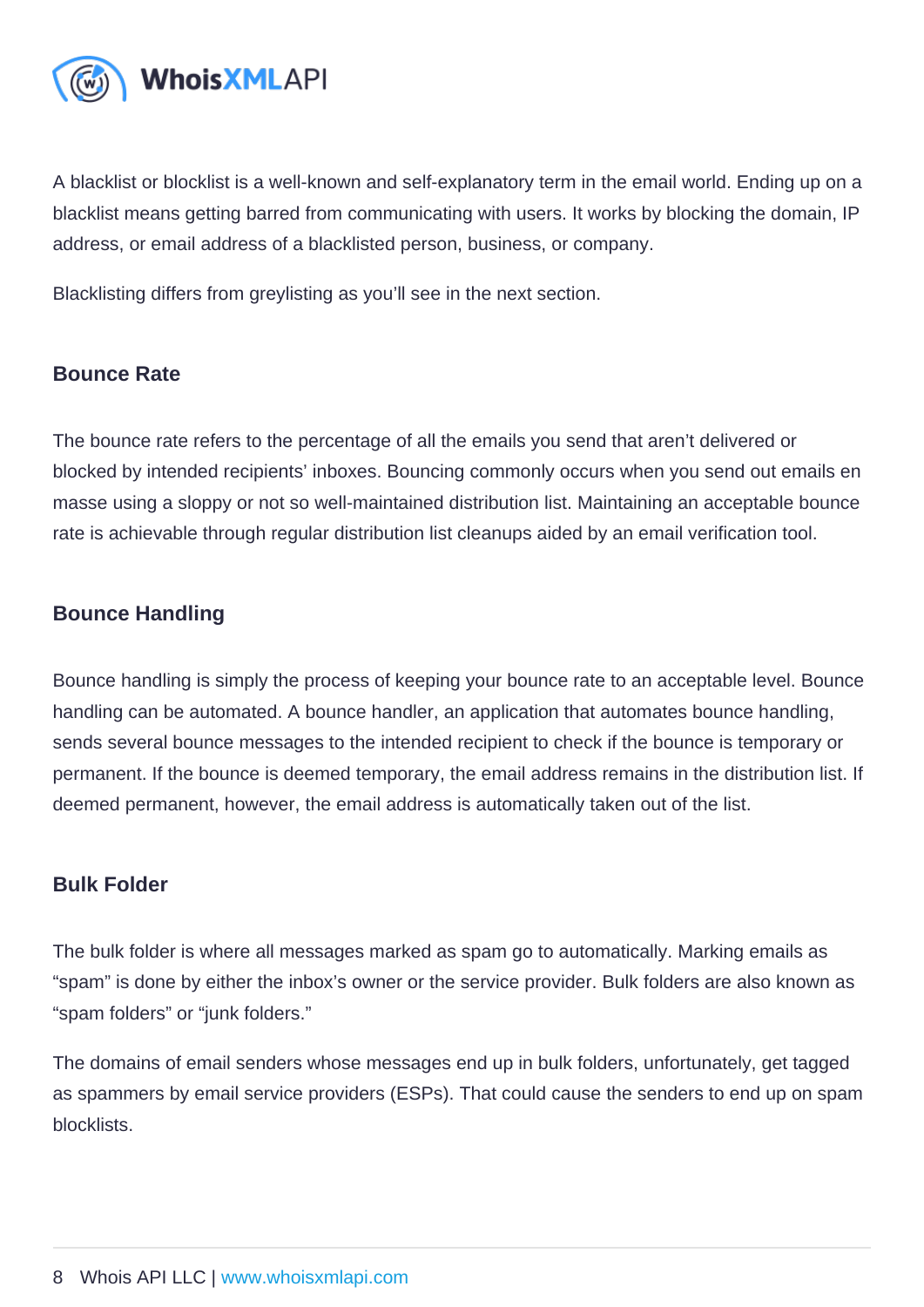### Catch-All Email Addresses

Catch-all email addresses are designed to collect or catch all messages sent to users of the same domain name whose addresses may have been misspelled. In many cases, the inboxes connected to such email addresses also catch messages meant for former employees of the concerned organization.

All in all, catch-all inboxes are typically used by organizations that don't want to miss any emails intended for them.

#### Deliverable Emails

Deliverable emails refer to messages that can be delivered to their intended recipients.

In email verification, the term "deliverable" translates to email addresses that are valid—properly formatted, has corresponding inboxes and mail exchanger (MX) records, and aren't disposable.

#### Disposable Email Addresses

These refer to addresses that expire after a set period of time. They are typically used for registering on forums, to download software, post comments on websites, and other short-term purposes. They are also known as "temporary email addresses."

#### Double Opt-In

A double opt-in occurs when users sign up for an email marketing list then confirm their subscription by clicking a link embedded in an email from the platform. Only after confirming will they be officially added to the list they subscribed to. As such, double opt-in is also known as "confirmed opt-in."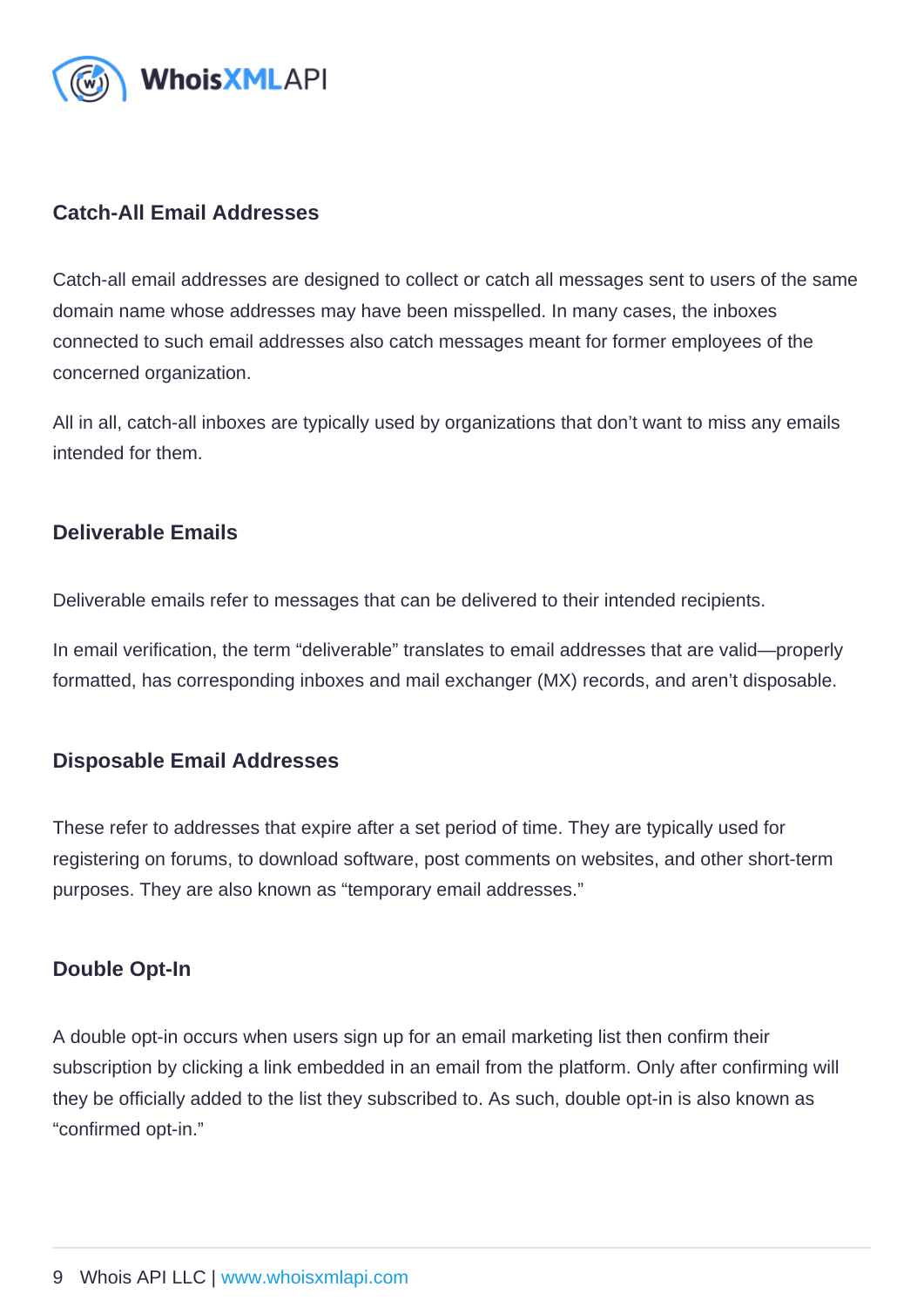The double opt-in approach reduces the chances that invalid email addresses are included in email marketing databases, helping organizations avoid spam traps and protecting their sender reputation. You're also bound to end up with users who are truly interested in your offers, giving you better marketing results.

# Email Delivery Rate

The email delivery rate is an important metric that shows how many of your emails have been [delivered.](https://emailverification.whoisxmlapi.com/blog/5-things-you-should-never-do-when-sending-emails-for-optimal-delivery) This measurement directly impacts your business's open and [click-through rates,](https://www.investopedia.com/terms/c/clickthroughrates.asp) which in turn affect marketability.

# Email Deliverability

Email deliverability refers to a company's ability to deliver emails to subscribers' inboxes. It lets email marketers gauge how likely it is for their marketing emails to reach their intended targets' inboxes. It improves their throttling and reduces their bounce rates. And the lower their bounce rate is, the less likely they'll end up on spam blocklists and the better their sending reputation gets.

Organizations that suffer from email deliverability issues typically send emails without using custom authentication, employ the single opt-in approach, send marketing messages from free domain email addresses, make it hard for users to unsubscribe, use URL shorteners, and lack subscriber engagement. These companies could do with the help of email verification or validation software.

#### Email Verification

Email verification, also known as "email validation," is a process that checks if an email address is both active and available for email reception. It is a critical component of [cleaning up email lists](https://emailverification.whoisxmlapi.com/blog/how-to-clean-your-email-list-with-the-help-of-email-verification-software) to ensure that companies only reach out to safe, verified, and validated email addresses.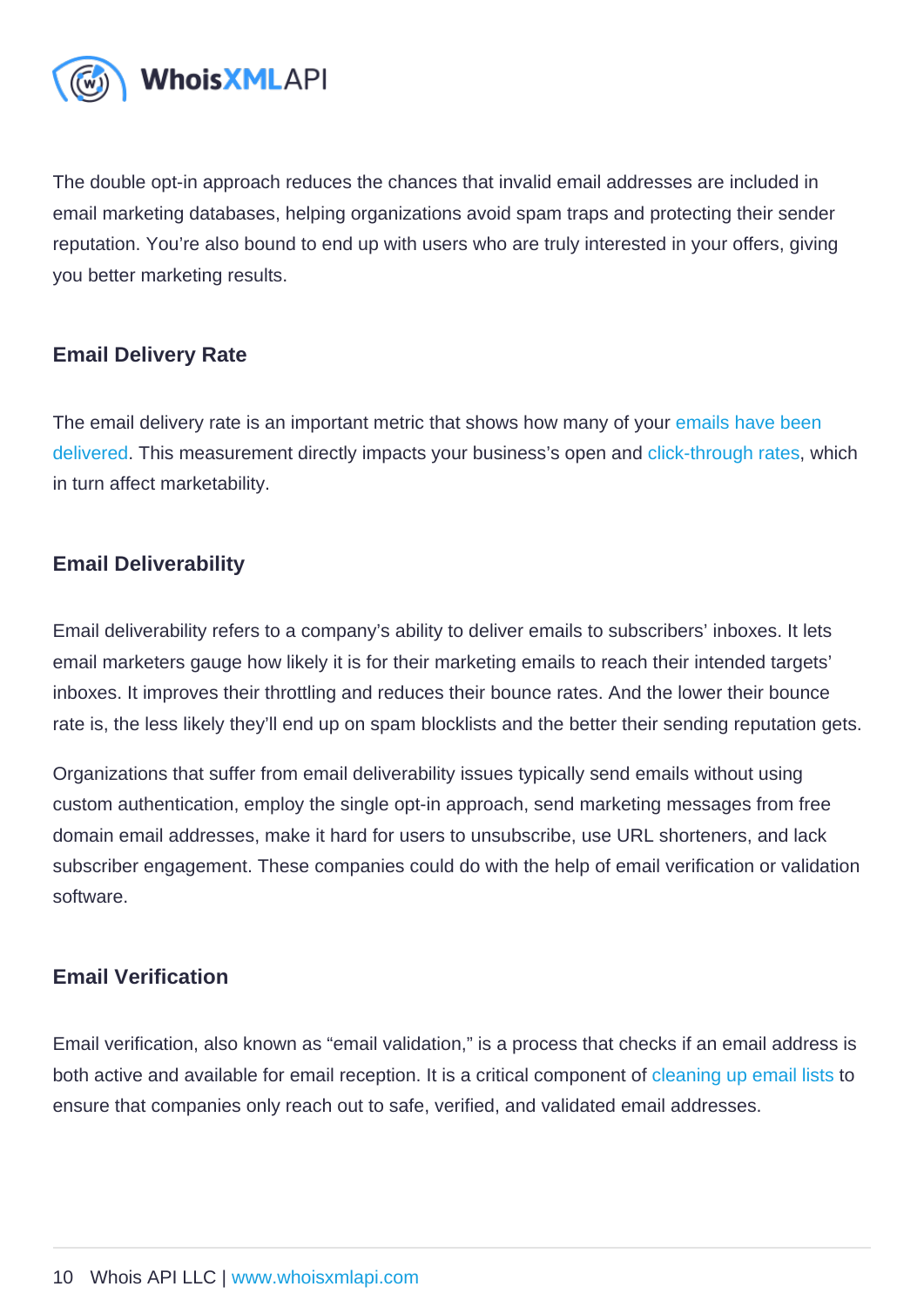# Email Verification Software

The next step in properly verifying email addresses is using [specialized software](https://emailverification.whoisxmlapi.com/). Such a solution comes in various forms—an API or a web-based tool. Regardless of format, however, it helps users ensure they only deal with legitimate, verified, and active email addresses.

# **Greylisting**

Greylisting is an anti-spam method that allows email users to prevent unwanted messages from getting into their inboxes by temporarily rejecting emails. A selected sender is typically one the user is unfamiliar with. Some email systems may continue to try and send an email even while greylisted, which may result in bouncing.

Greylisting typically works by rejecting an email and informing its sender that he/she may try again after 1–15 minutes. If you suspect that a recipient has greylisted your address, try to manually resend the email and see if you get a similar message. If you do, then you've been greylisted by that user.

Conversely, you can employ an anti-greylisting technology sold by some companies. These tools are handy for those who are worried their mailing lists contain users who have greylisted them but are not sure who they are and don't have the time to find out.

# Hard Bounce

This kind of issue occurs when the email you sent gets rejected permanently. The email address, in this case, could be invalid or nonexistent.

Hard bounces can increase your bounce rate. It is, however, possible to keep messages from bouncing through email verification. The process can help digital marketers keep invalid and nonexistent email addresses out of their campaign distribution lists.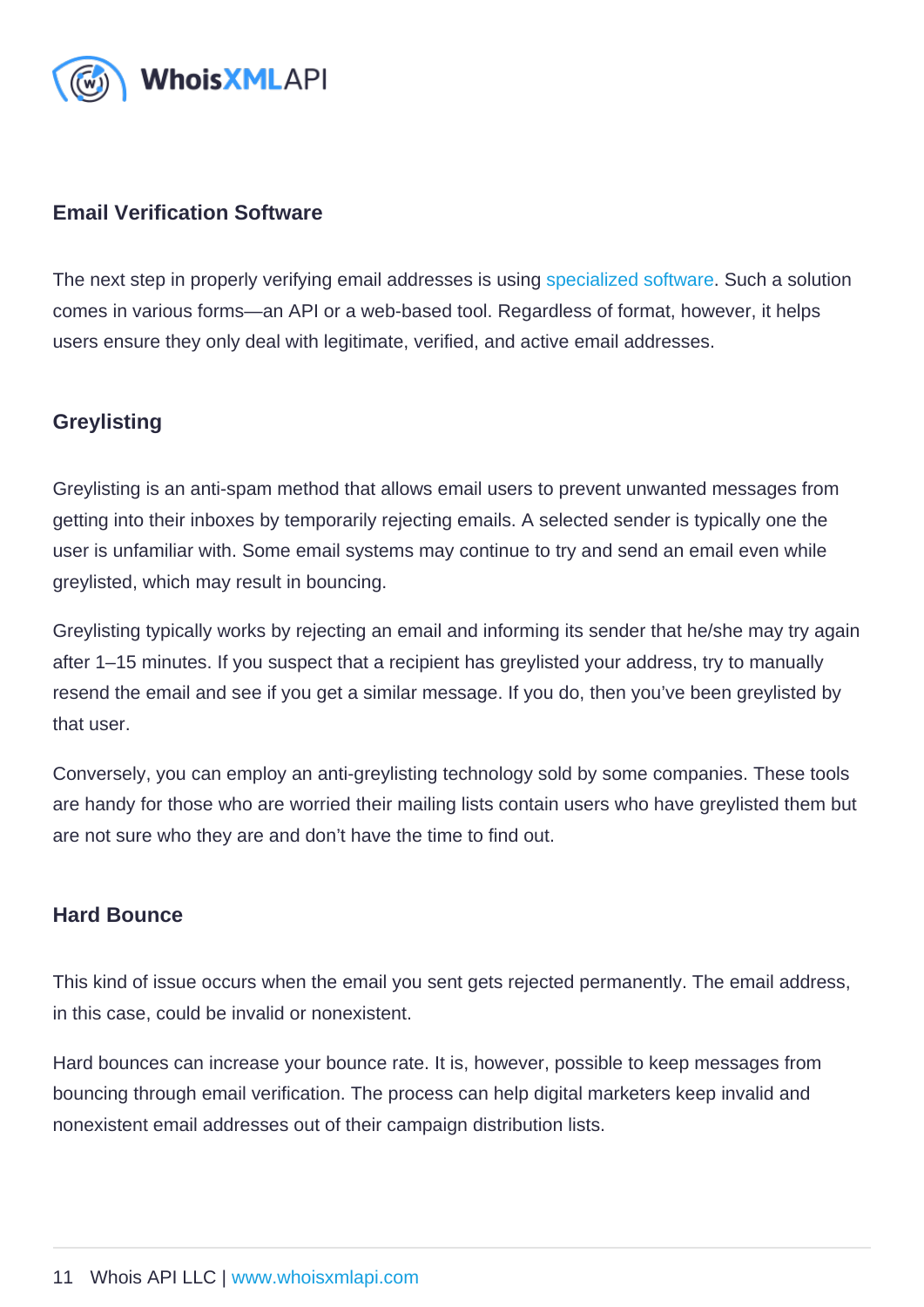### List Cleaning

List cleaning, also known as "email scrubbing," is a process where users scan their email marketing contact databases for bad or invalid addresses. There are at least two ways to perform list cleaning. One is by doing it yourself aided by a [bulk email verification tool.](https://emailverification.whoisxmlapi.com/bulk-api) Users can feed their distribution list into such a solution, which then identifies invalid addresses for deletion.

The other way is by hiring a third party that provides list-cleaning services. There are several to choose from.

#### MX Record

An MX record is an important Domain Name System (DNS) record. It works by redirecting emails to designated mail hosts, which indicate who the messages should be delivered to.

#### Role-Based Email Addresses

Role-based email addresses belong to people that hold a specific position or are part of a particular group or department within an organization. They use strings such as "sales@," "team@," or "contact@." Many business or corporate email addresses use said formats.

# SMTP Bounce Codes

SMTP codes come from different mail servers. They tell senders why the emails they sent bounce. They are thus very helpful in understanding why email marketing campaigns don't succeed.

#### Soft Bounce

Soft bounce occurs when the email you sent gets to the recipient's mail server but not his/her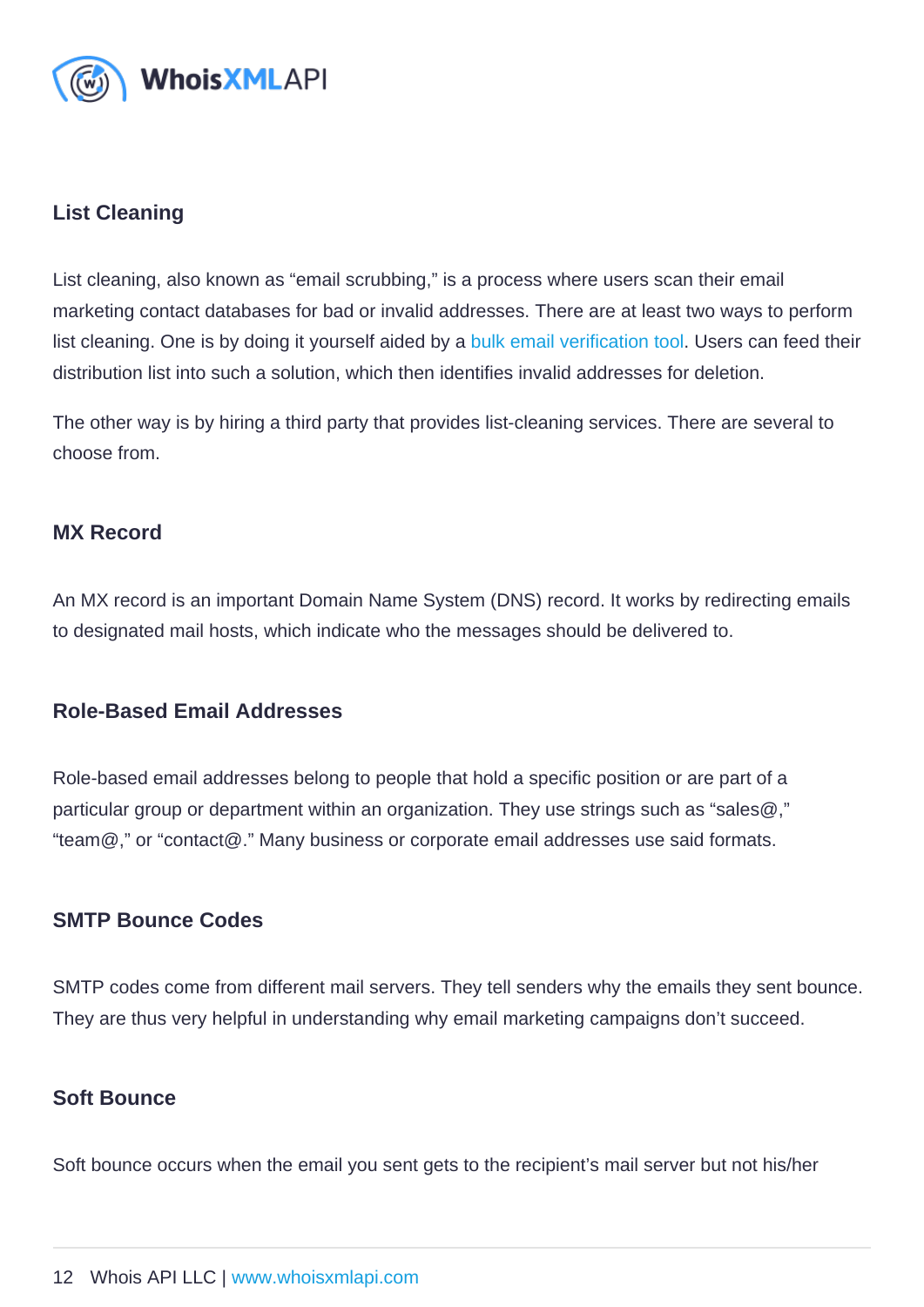inbox for various reasons. One could be that the inbox is full. Another could be because the mail server is down.

# Spam Filtering

Spam filtering refers to detecting unsolicited, unwanted, and malware-laden emails called "spam" to prevent them from getting into inboxes. ISPs use spam filters to ensure they don't spread spam. Small and medium-sized businesses (SMBs) also use them for employee and network protection.

Spam filtering is applied to both incoming and outgoing emails.

There are various kinds of spam filters, depending on what the users want to keep out of their systems or network, namely:

- Content filters: These scan the content of messages for words that are commonly used in spam emails. Examples include "best offer," "deal," and "earn extra income."
- Header filters: These test the email header source to look for suspicious information like known spammer email addresses. These email addresses are usually included in blocklists as indicators of compromise (IoCs).
- Blocklist filters: These prevent emails from blacklisted IP addresses from bypassing your network defenses. More advanced filters also check the reputation of each IP address that anyone in your network comes into contact with.
- Rule-based filters: These apply the security rules you designed to thwart emails from specific senders or containing specific words in their subject line or body from reaching users' inboxes. They differ from the three other filters in that they are based on general principles as opposed to specific rules that you came up with in response to your organization's experience.

#### Spam traps

These are email addresses that have been abandoned by their owners and subsequently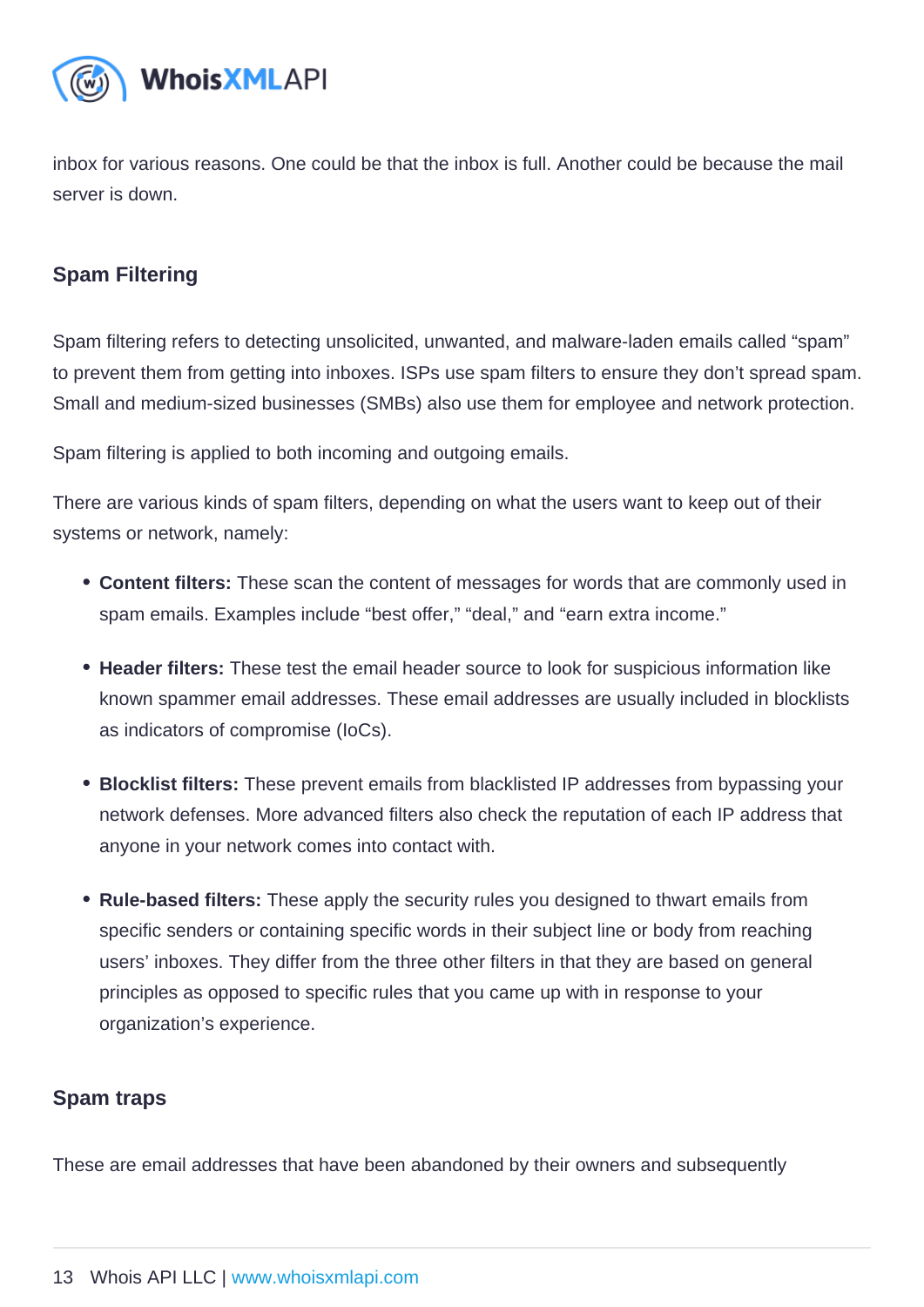repurposed into traps for spammers. They are commonly employed by ESPs and blacklisters and exist solely to [catch spammers](https://www.technologyreview.com/s/414354/catching-spammers-in-the-act/). They aren't owned by real people despite appearing as valid email addresses on email verification tools.

# Toxic Email Domains

A toxic domain is one known for abuse, bot-created emails, and spam. It may be marked with a "toxic" flag of some sort by ESPs.

### **Whitelist**

The opposite of a blacklist. Whitelisting email senders shows how much you trust them. Being on a company's whitelist means that your domain, IP, and email addresses follow [email marketing best](https://sendloop.com/articles/email-marketing-best-practices-for-2019/?utm_campaign=Submission&utm_medium=Community&utm_source=GrowthHackers.com)  [practices](https://sendloop.com/articles/email-marketing-best-practices-for-2019/?utm_campaign=Submission&utm_medium=Community&utm_source=GrowthHackers.com) and so are consequently trusted.